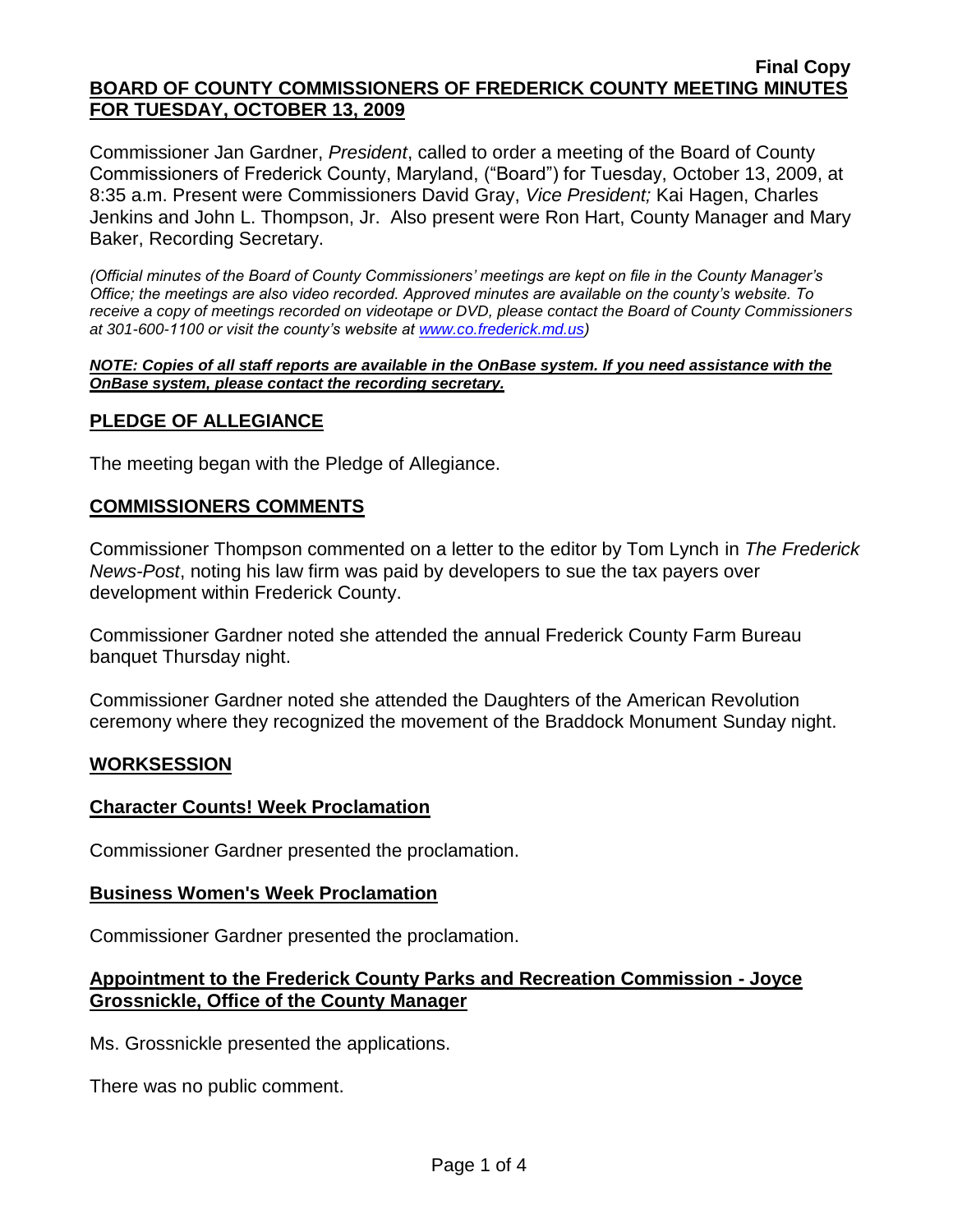Commissioner Gray moved to appoint Mr. Bob Failor to fill an unexpired term to expire June 30, 2013. Commissioner Hagen seconded the motion that passed 5-0.

## **Discussion and Update on County's Hiring Freeze - Ron Hart, Office of the County Manager; Mitch Hose, Human Resources Division and Mike Gastley, Finance Division**

Mr. Hart, Mr. Hose and Mr. Gastley presented the update.

Commissioner Thompson requested tabling this discussion and go on to the next topic noting the decisions made regarding PAYSTATE would determine the outcome of this topic.

There was no public comment.

Commissioner Jenkins moved to permanently eliminate 77 of the 95 frozen positions.

Commissioner Thompson seconded the motion that failed 2-3 with Commissioners Gardner, Gray and Hagen opposed.

Commissioner Hagen moved to approve the following recommendations:

- 1. Continue with the hiring freeze;
- 2. Delay approval of requests for exceptions for a 90-day timeframe; and
- 3. Allow the County Manager the authority to continue to review the requests and either approve or disapprove depending on whether the disapproval would result in a substantial reduction in services.

Commissioner Gardner moved to amend the motion to approve #1 and #2. The amendment received no second.

Commissioner Gray offered a substitute motion to approve #1and revisit #2 after program discussions. Commissioner Gardner seconded the motion that failed 2-3 with Commissioners Hagen, Jenkins Thompson opposed

The main motion passed 3-2 with Commissioners Jenkins and Thompson opposed.

### **ADMINISTRATIVE BUSINESS**

### **PAYSTATE Carry Forward Funds Retention Request - Christine Lothen-Kline, Maryland Cooperative Extension**

Ms. Lothen-Kline presented information regarding the request.

Commissioner Hagen moved to fund half of the requested amount. Commissioner Gardner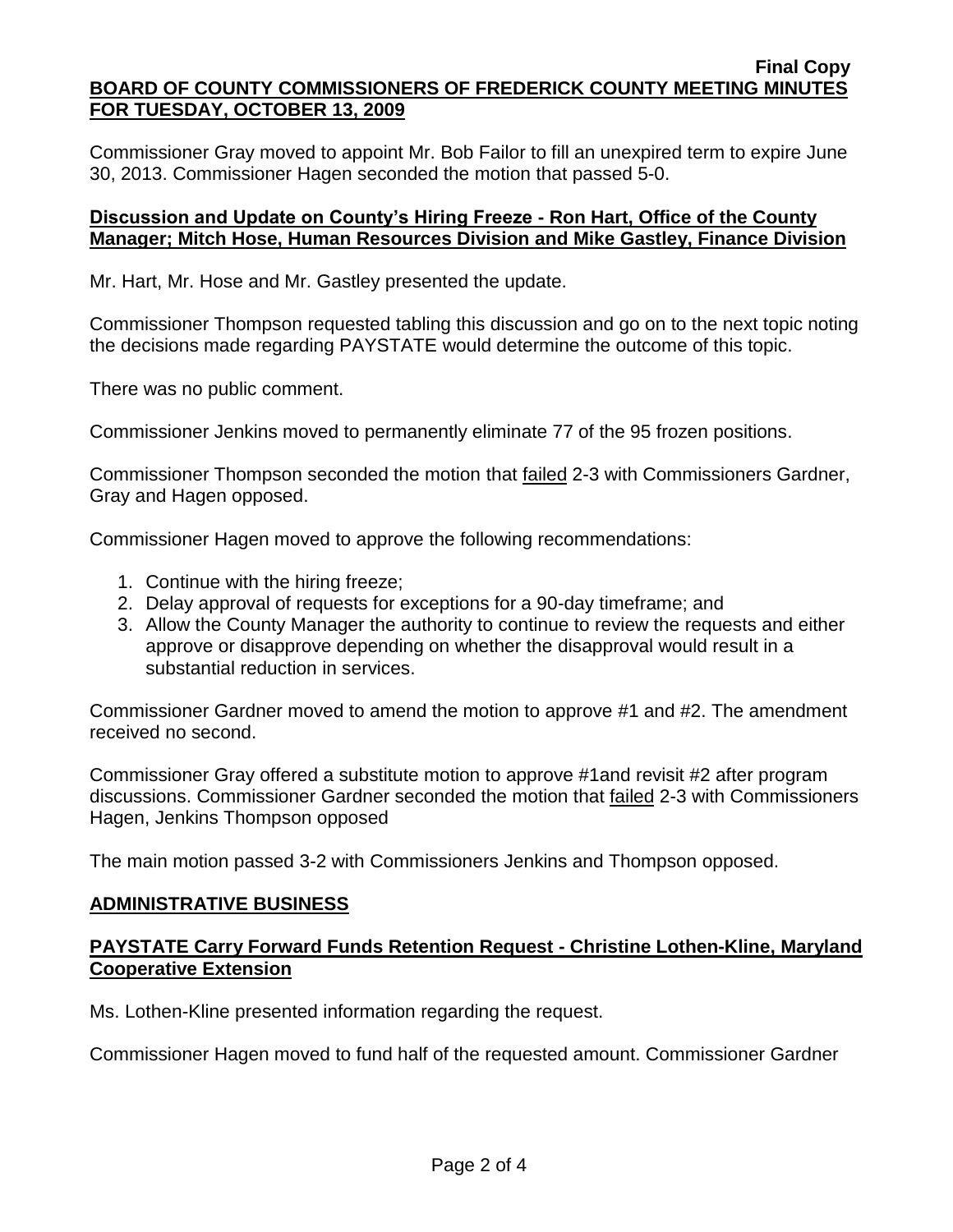seconded the motion that failed 2-3 with Commissioners Gray, Jenkins and Thompson opposed.

Commissioner Jenkins moved to impound the funds until January 28, 2010, when the program budget discussions concluded. Commissioner Gray seconded the motion that passed 5-0.

## **Proposed Resolutions to Petition The City of Frederick for Referenda on Crumland and COPT/Thatcher Annexations - Commissioner John L. Thompson, Jr.**

Commissioner Thompson presented the proposed resolutions regarding The City of Frederick annexations.

Commissioner Thompson moved approval of the proposed resolution for Maryland to petition The City of Frederick for a referendum on the resolution of annexation of the 285.13 acres of the Crumland Farm property. Commissioner Hagen seconded the motion that passed 4-1 with Commissioner Jenkins opposed.

Commissioner Thompson moved approval of the proposed resolution for Maryland to petition The City of Frederick for a referendum on the resolution of annexation of the 151.291 acres of the Thatcher property. Commissioner Hagen seconded the motion that passed 4-1 with Commissioner Jenkins opposed.

(A copy of Resolution #09-33 and Resolution #09-34 can be obtained in the County Manager's Office or from the county's website, [www.co.frederick.md.us\)](www.co.frederick.md.us)

### **COMMISSIONERS COMMENTS**

Commissioner Jenkins noted he would be attending the senior forum this afternoon.

Commissioner Gray noted this evening at 8:00 p.m. Maryland Public Television was presenting a scientific movie about the Hubble telescope.

### **PUBLIC COMMENTS**

Chris Brown, 4-H Volunteer

### **QUESTIONS – PRESS**

None.

### **ADJOURN**

The meeting adjourned at 11:50 a.m.